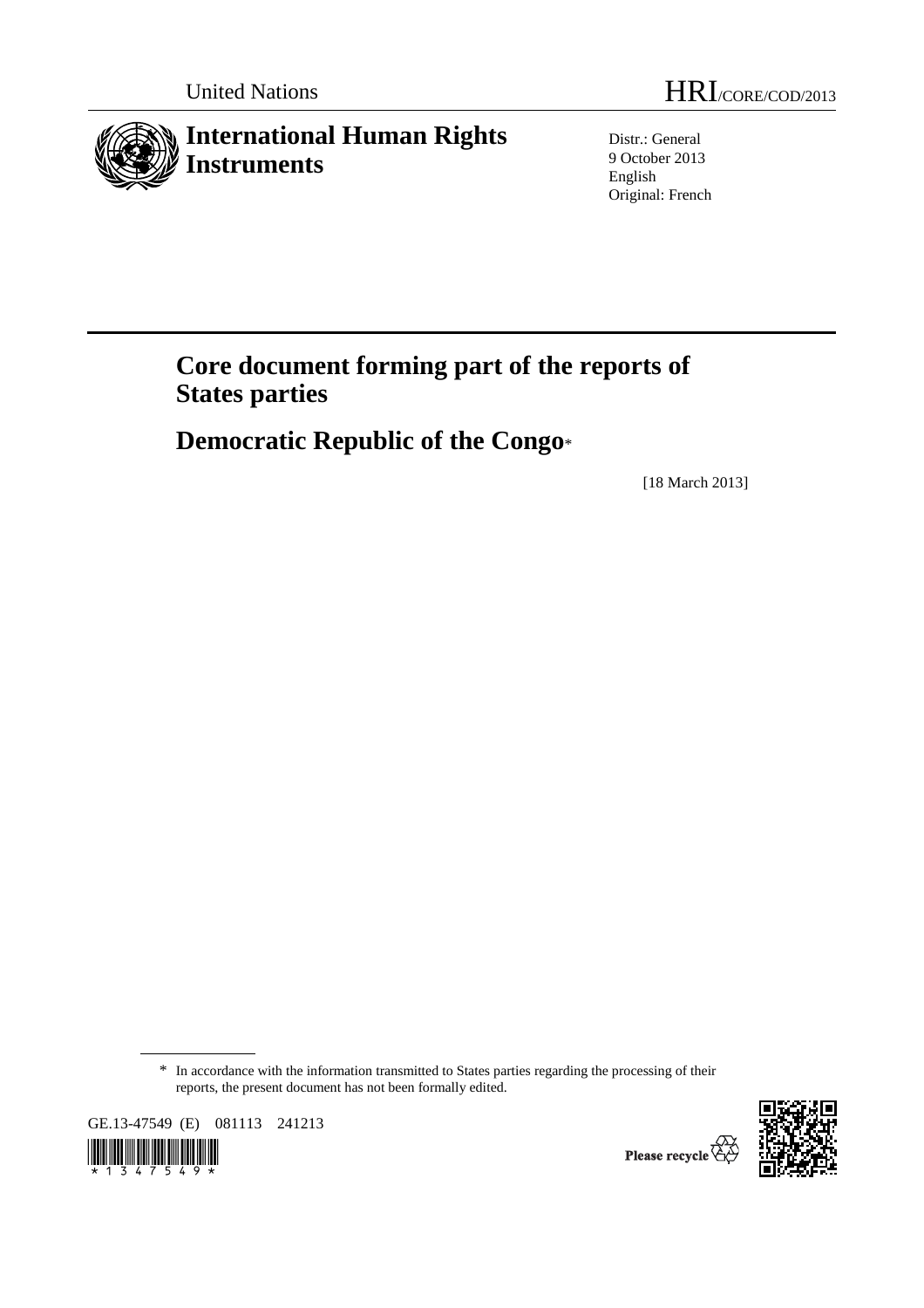#### HRI/CORE/COD/2013

# Contents

|         |    | Paragraphs | Page           |
|---------|----|------------|----------------|
| Ι.      |    | $1 - 21$   | $\overline{3}$ |
|         |    | $1 - 7$    | $\mathcal{E}$  |
|         | B. | $8 - 21$   | $\mathcal{E}$  |
| $\Pi$ . |    | $22 - 36$  | -6             |
|         |    | 22         | 6              |
|         | B. | $23 - 36$  | 6              |
| III     |    | $37 - 44$  | 14             |
| IV.     |    | $45 - 61$  | 16             |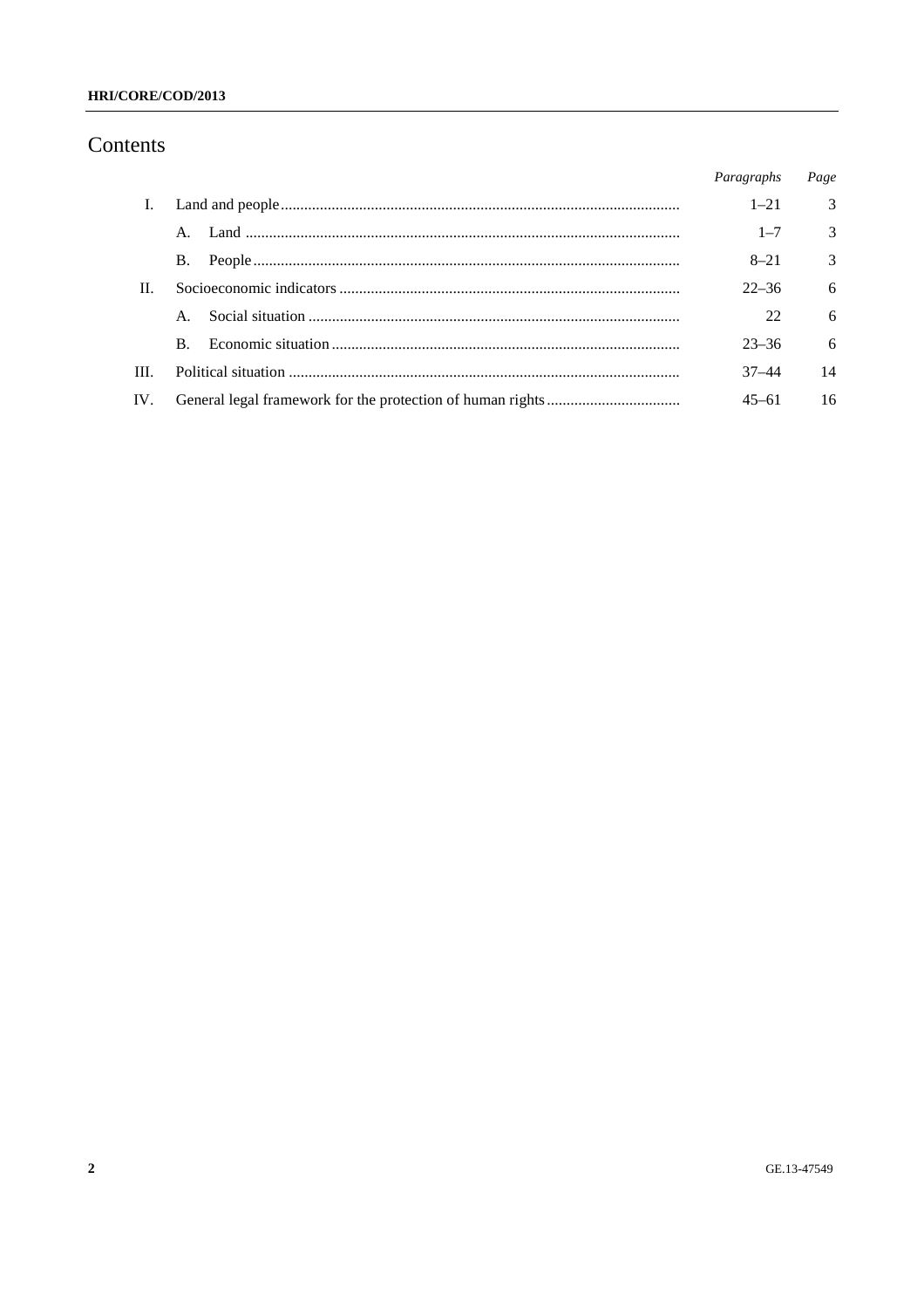# **I. Land and people**

### **A. Land**

1. The Democratic Republic of the Congo is a central African country, situated on both sides of the equator. It is bordered on its north side by the Central African Republic and South Sudan, in the east by Uganda, Rwanda, Burundi and the United Republic of Tanzania, in the south by Zambia and Angola and in the west by the Atlantic Ocean, the Cabinda enclave and the Republic of the Congo.

2. The Democratic Republic of the Congo is a vast country the size of a continent, with a total area of 2,345,409 square kilometres; the land is mostly flat. In the centre is a broad basin (cuvette), with an average altitude of 230 metres; it is covered in equatorial forest interspersed with numerous marshy areas. This central basin is bordered by layered plateaux, except in the east, where mountains of volcanic composition predominate, their average height is over 1,000 metres.

3. Traversed by the equator, the Democratic Republic of the Congo has a hot, humid climate with an average temperature of 25°C and abundant, regular rainfall.

4. Rainfall and temperatures gradually decline as one moves eastward. The year is divided into two seasons: a dry season of almost four months, and a long rainy season lasting approximately eight months.

5. The country has an extensive network of rivers. The Congo river crosses the country from south-east to north-west before emptying into the Atlantic Ocean; it is 4,700 kilometres long with a flow rate exceeded only by the Amazon. Fed by several river tributaries, the Congo is navigable along most of its length.

6. The soil and subsoil offer a plentiful variety of agricultural and mineral resources.

7. The diverse and abundant wildlife includes endangered species, such as mountain gorillas (in Virunga National Park) and elephants; and other large mammals, among them lions, leopards, giraffes, hippopotami, okapis, zebra and buffalo. Among the rarer species are okapis and bonobos.

### **B. People**

#### **1. Demographic characteristics**

8. According to demographic statistics available per province and provided by the Ministry of the Interior, there was a total of 58,556,837 inhabitants in 2003; that figure rose to 59,829,882 in 2004. For technical reasons, the 2004 census did not include data from two provinces, Orientale and Sud-Kivu.

9. Using 2003 statistics from Orientale and Sud-Kivu, which had 6,807,224 and 3,363,936 inhabitants respectively, and incorporating a 3 per cent annual growth rate, the following numbers emerge:

- 7,078,390 (Orientale) plus;
- 3,464,854 (Sud-Kivu) equal 10,543,244 which, when added to the 2004 census results brings the Congolese population to 70,373,126. Using the same formula, based on the 3 per cent growth rate that obtained between 2004 and 2010 gives the following results: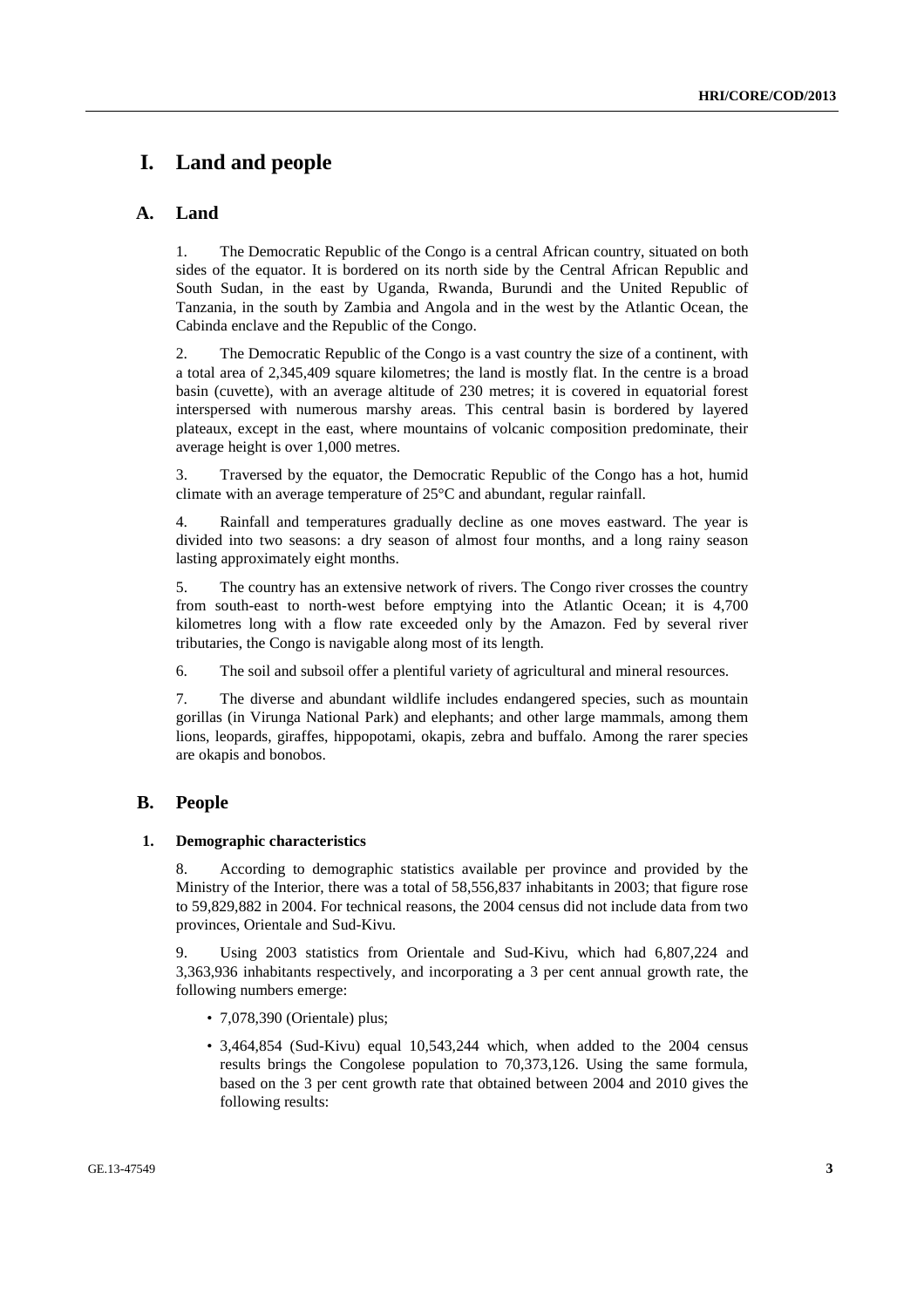- 2003: 58,556,837 inhabitants (available census results);
- 2004: 70.373.126 inhabitants:
- 2005: 70,374,126 + 2,111,193 = 72,485,319 inhabitants;
- 2006: 72,485,319 + 2,174,559 = 74,659,878 inhabitants;
- 2007: 74,659,878 + 2,239,796 = 76,899,674 inhabitants;
- 2008: 76,899,674 + 2,306,990 = 79,206,664 inhabitants;
- 2009: 79,206,664 + 2,376,199 = 81,582,863 inhabitants;
- 2010: 81,582,863 + 2,447,485 = 84,030,348 inhabitants;
- 2011: 84,030,348 + 2,520,910 = 86,551,258 inhabitants.

10. The Democratic Republic of the Congo is one of the most densely populated countries in Africa. A population diagram by age and sex would be shaped like a pyramid, broad at the base and narrow at the summit, and with concave sides, reflecting a young population. In 1997, 25.9 million inhabitants were under 18. The natural growth rate was 3.4 per cent between 1990 and 1998, with a fertility rate of 6.4 per cent.

11. As for the years prior to 1960, a general population survey was conducted between May 1955 and late 1957; the results were broadly consistent with the 1958 administrative census. Surveys were also conducted, starting in 1925, among typical demographic groups. These show that the population stabilized around 1925 and then began to grow, slowly at first, attaining an annual growth rate of 1 per cent in 1947, 2 per cent between 1955 and 1957, when the surveys were conducted, and 3.1 per cent in 1984.

12. Traditionally, the densely populated areas have remained extremely stable, and have tended to expand. Estimates for 2010 are based on the 1984 census and on established growth rates for each territory. The urban population now comprises approximately 24.5 million inhabitants. The land area of cities and national parks is not included in these calculations. The table below shows that 2.4 per cent of the rural population now lives in areas with more than 100 inhabitants per square kilometre. Since 1948 there has been a steady and rapid rise in population density.

*Years % Rural population*  1948 21.5 9 718 809 1970 39.2 16 357 866 1984 47.6 21 970 984 2010 71.0 44 893 366

Table 1

13. A broad swath of heavily populated land — noted since the earliest colonial incursions — stretches from the Atlantic Ocean to Kabinda, passing through the Mayombe, over the Cataractes Plateau, through Kwilu, and the south of Kasai Occidental and Kasai Oriental. Here live 11.8 million people in areas with a density of more than 20 inhabitants per square kilometre (in a land area of 302,000 square kilometres). If the cities are included, the population of this swath comes to 26.4 million inhabitants, with an average density of 84 inhabitants per square kilometre. Not included is Sankuru, ancient home of the great kingdoms of the savannah south of the forest, the Kongo, Yaka, Kuba, Pende, Luba and

| Percentage of the rural population living in areas with more than 20 inhabitants per |  |  |  |
|--------------------------------------------------------------------------------------|--|--|--|
| km <sup>2</sup>                                                                      |  |  |  |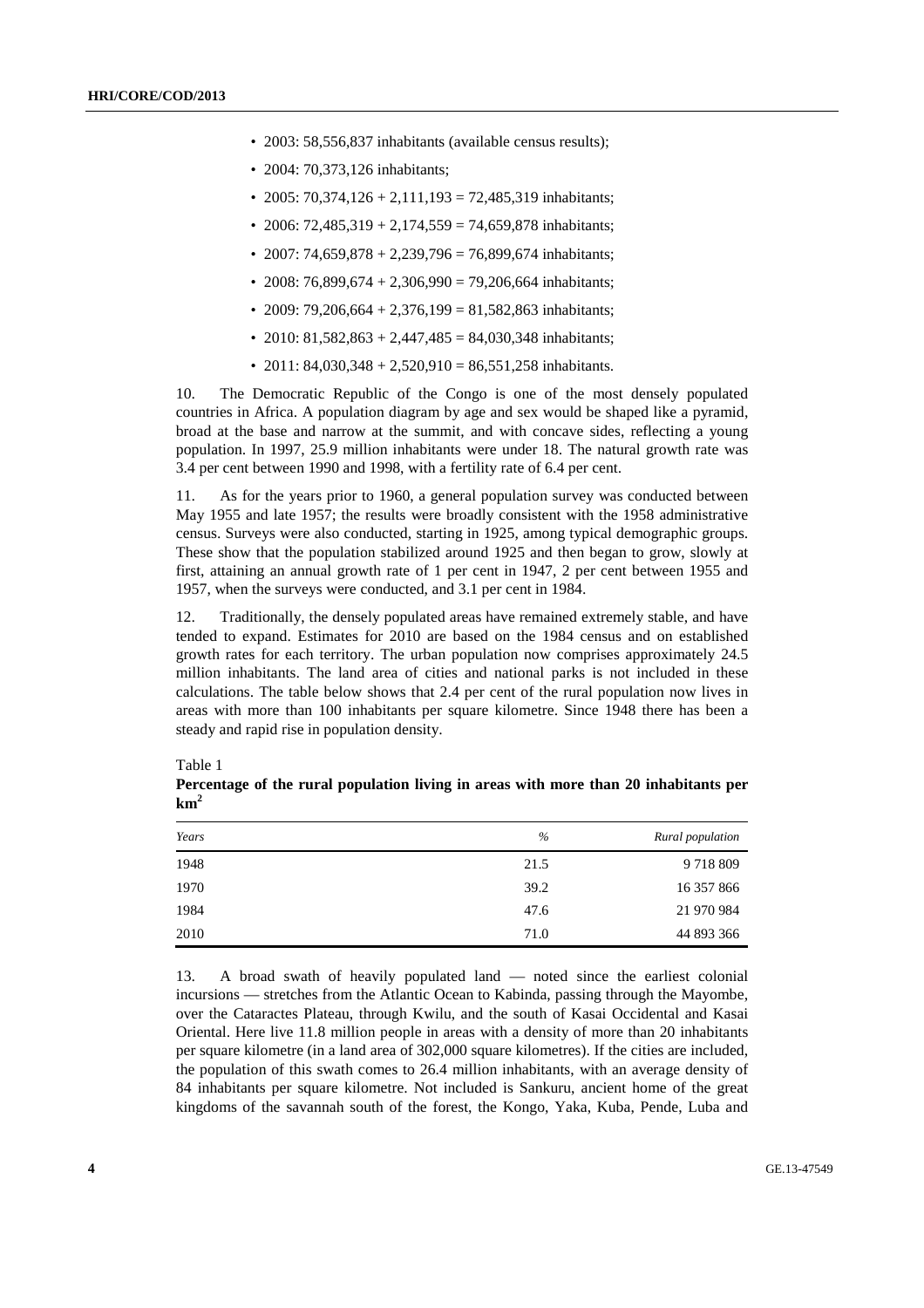Lunda, where dense populations are related to kinds of commerce and the locations of main thoroughfares.

14. There is a second high-density swath in eastern Congo, from Kake Tanganyika to the South Sudan border. Here 12.7 million people live in areas with a density of more than 20 per square kilometre, or, on average, 142 per square kilometre.

15. There are also pockets of high population density, at more than 500,000 inhabitants (exclusive of the populations of urban centres), north and south of the forest: on the Gemena Plateau between Kungu and Bumba (2.7 million inhabitants within 67,500 square kilometres); in the Upemba Depression in Katanga Province, between Bukama and Malemba-Nkulu (1 million inhabitants within 31,000 square kilometres); between Kongolo and Kasongo, at a strategic vantage between the two swaths of high population density mentioned above (785 million inhabitants within 30,000 square kilometres); to the west and south-west of Kisangani, between Boende and Isangi (725,000 inhabitants within 52,000 square kilometres); and on the Isiro Plateau as far as Wamba (525,000 inhabitants within 19,000 square kilometres).

16. There are other, smaller pockets, south of Mbandaka between Bikoro and Inongo, and, in Katanga Province, on the Marungu highlands in Moba territory, and along the Luapula River.

17. The Upemba Depression has had a high population density since at least the eighth century, as shown by the abundance and richness of tombs discovered there. In the area around Isiro, high population density continues to hold despite low fertility rates.

#### **2. Ethnic groups**

18. The population is made up of more than 450 ethnic groups, which can be clustered into larger groups, each in a clearly demarcated area. The largest group is the Luba or Baluba, living in south central Congo (at 18 per cent); the next largest is the Kongo, living in Bas-Congo (at 16 per cent). The north-west is inhabited by the Mongo (at 13.5 per cent) and the Zande (at 6.1 per cent); the north by the Mangbetu, the Hema, the Lendu and the Alur (at 3.8 per cent), and the east by the Nande, the Rega, the Hunde, the Bashi, the Bafulero, the Tutsi and many other ethnic groups. The Chokwe and Lunda live along the border with Angola. The Pygmies (less than 0.5 per cent) are to be found in all provinces except for Bas-Congo and the city-province of Kinshasa.

#### **3. Languages**

19. French is the official language of the Democratic Republic of the Congo. Another 250 languages and dialects are spoken, 90 per cent of Bantu origin. Four are referred to as "national languages":

- Swahili, spoken by 40 per cent of the population, in the eastern provinces of Nord-Kivu, Sud-Kivu, Katanga, Maniema and Orientale;
- Lingala, by 27.5 per cent, in and around the capital city of Kinshasa, as well as in Equateur and Orientale;
- Kikongo, by 17.8 per cent, in Bas-Congo and Bandundu;
- Chiluba, by 15 per cent, in Kasaï-Oriental and Kasaï-Occidental.

20. Many of the languages spoken in the northern part of the country belong to the Niger-Congo family (Ubangian subgroup) and the Nilo-Saharan family (central Sudanic group and Nilotic subgroup).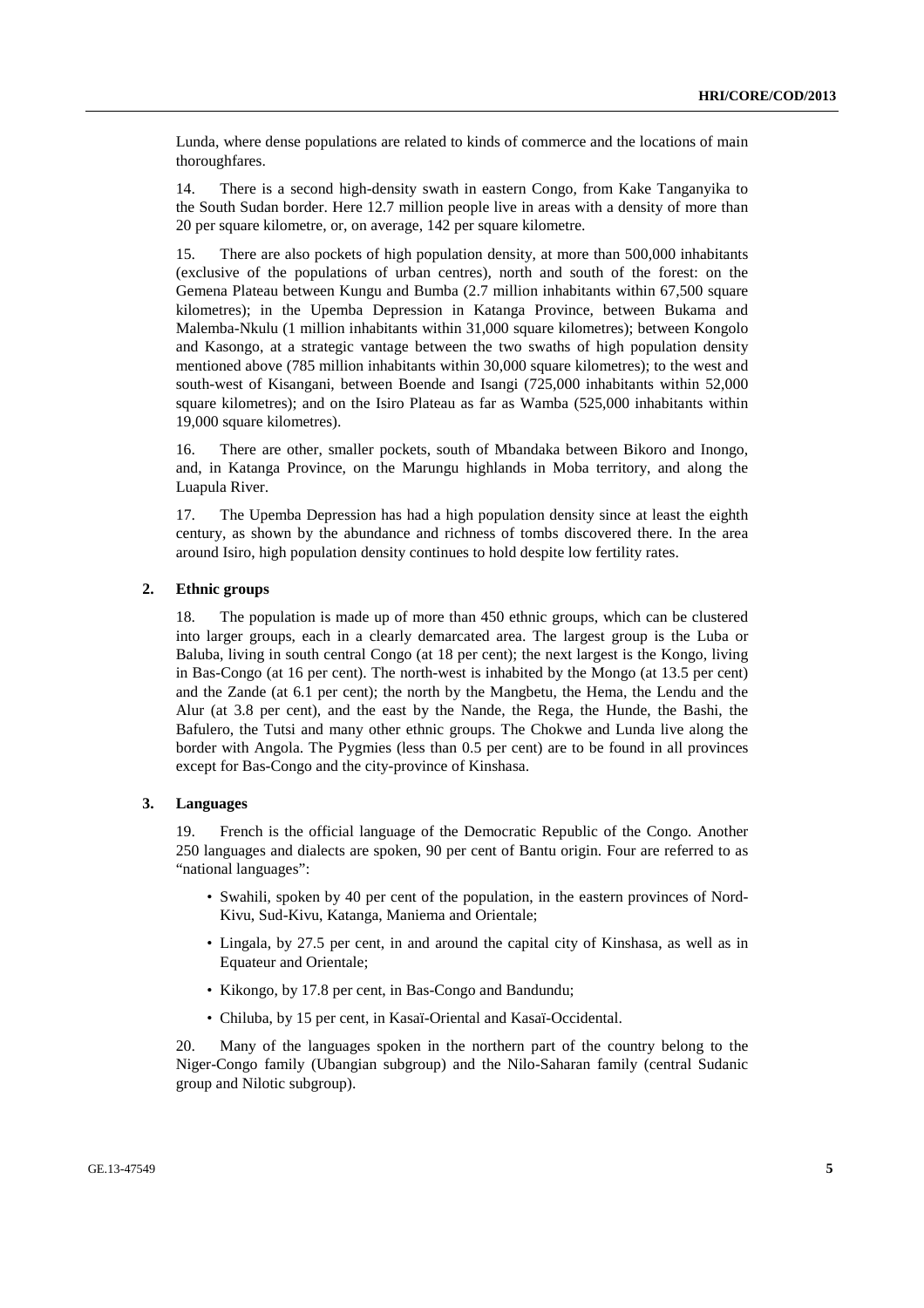#### **4. Religion**

21. The Democratic Republic of the Congo is a secular State. There are, however, six traditional religious denominations, Catholic, Kimbanguist, Protestant, Orthodox, Islam and Salvationist, several independent denominations, and a number of animist sects.

# **II. Socioeconomic indicators**

### **A. Social situation**

22. The social fabric began to unravel in the 1970s, and further unravelled during a series of unfortunate events: the Zairianization campaign of December 1973, the riots of September 1991 and February 1993, and two wars, from 1996 to 1997 and from 1998 to 2002. These dire circumstances brought about a decline in production, along with widespread unemployment and severe poverty. The social sectors most affected by this crisis have been health, education, agriculture and basic infrastructure.

### **B. Economic situation**

23. Although the Congolese economy is outward-looking, it suffers from a structural imbalance in the production of goods and services, and uneven development. From 1983 to 1989, the situation was relatively stable. Between 1990 and 1996, however, the country plunged into crisis, upsetting the economic equilibrium and causing inflation and rapid depreciation of the national currency.

24. Occurring in the final years of the Second Republic, this crisis largely arose from mismanagement in the form of unplanned spending and money-printing.

25. From May 1997 to July 1998, as the regime of the Alliance des Forces Démocratiques de Líberation du Congo (AFDL) rose to power, the principal economic indicators showed a marked improvement in prices, currency and public finance. This prompted the Government to carry out a monetary reform and to launch the Congolese franc, which attracted an encouraging exchange rate vis-à-vis the principal foreign currencies.

26. Unfortunately, after 2 August 1998 the country's economic equilibrium was again upset by acts of aggression from the Rwanda-Uganda-Burundi coalition, in alliance with rebel movements and financed by multinationals. The war gave rise to hyperinflation, which had a serious impact on purchasing power, impoverishing the population and causing a noticeable decline in gross domestic product (GDP) (3.15 per cent). The inflation rate was 656.8 per cent in 1996, 13.7 per cent in 1997 and 2.2 per cent in July 1998.

27. Since production could not recover while the country was at war, any progress that had been achieved by 1998 was at risk. Inflation rose from 196.3 per cent in September 1999 to 489 per cent in December of that year. This state of affairs lasted until February 2001, when President Joseph Kabila came to power. Adopting vigorous economic and monetary measures, he revitalized the political scene by reopening the Inter-Congolese Dialogue, as called for by the Lusaka Ceasefire Agreement of 10 July 1999. Among other measures, he stabilized public finance and liberalized the exchange rate, prompting a renewal of cooperation with the Bretton Woods institutions.

28. The Inter-Congolese Dialogue culminated in the signing of the Global and Inclusive Agreement on 17 December 2002 in Pretoria, South Africa. On the basis of this political agreement, a constitution was adopted and promulgated on 4 April 2003, providing for the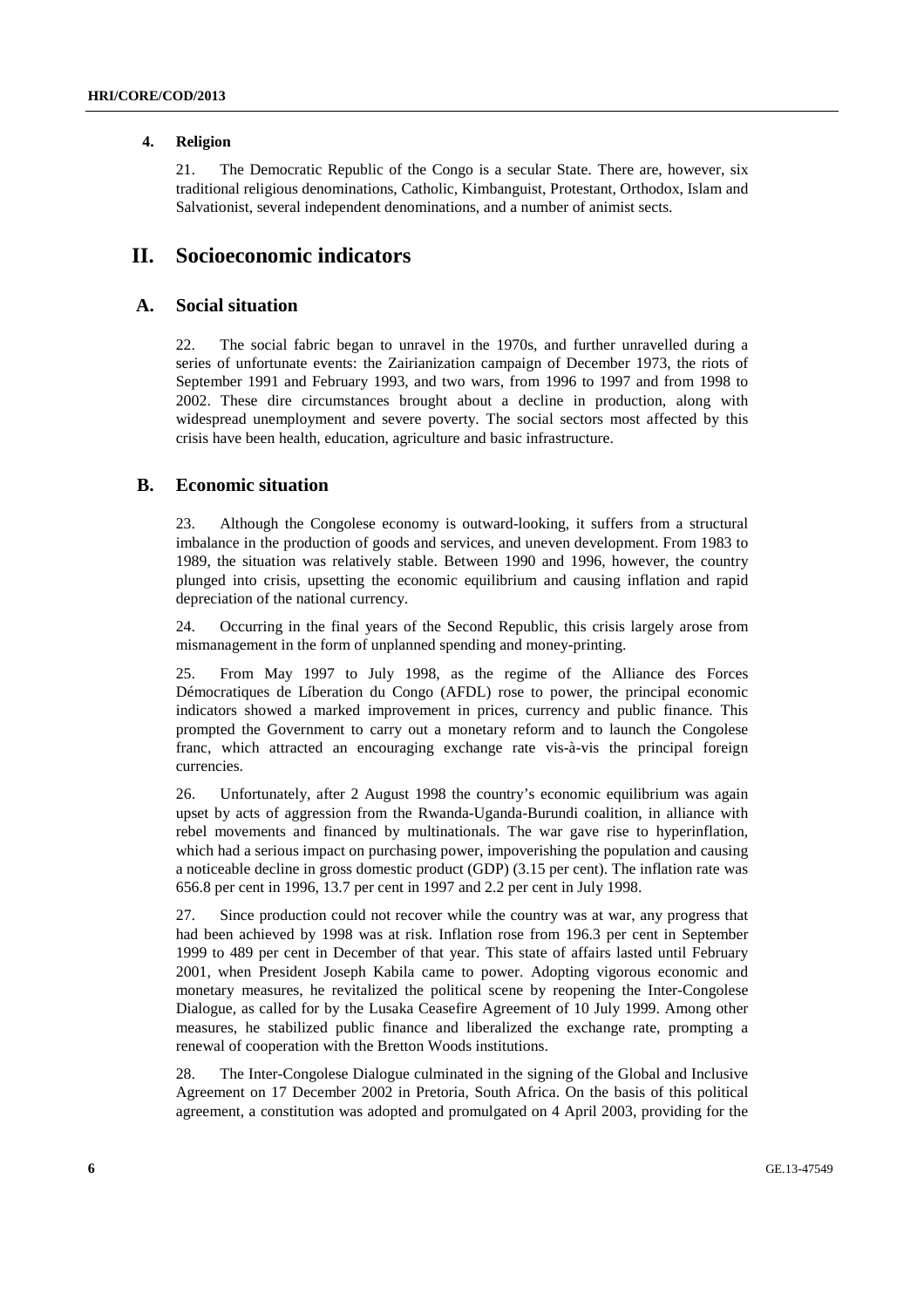establishment of a transitional Government in which all the belligerents as well as the political opposition and the civil society would participate. In the wake of this turbulent period, the Democratic Republic of the Congo resumed its efforts to achieve democracy. In a 2005 referendum, the Congolese people voted in favour of the new Constitution. According to statistics from the Central Bank of the Congo, the economic situation may be described as follows.

29. Investment: following the global economic crisis of 2009, a rise in both the GDP growth curve and in real income has been increasingly evident in 2010. There has also been a significant rise in investments, accounting for 3.2 per cent of GDP growth, as compared with 0.6 per cent previously.

30. These developments are attributable, in part, to the large-scale infrastructure projects being carried out by the Government in the context of its five priorities ("*cinq chantiers*") policy (Source: Central Bank of the Congo, 2010).

31. As for economic governance, a number of reforms have been launched, on the one hand, to improve the collection of public revenue, and on the other, to rationalize public spending. The conclusion in December 2009 of a new IMF country programme, backed by a flexible credit line for the Business Federation of the Congo, reflects efforts by the Congolese authorities to balance its accounts and to spend in a more streamlined, transparent manner.

32. These reforms have enabled the Democratic Republic of the Congo to reach the completion point under the Heavily Indebted Poor Countries (HIPC) Initiative, bringing about a substantial decrease in the debt burden.

33. Under its medium-term plan, the Government aims to achieve strong, lasting and sustained growth in a stable macroeconomic environment, in accordance with strategic guidelines spelled out in the Growth and Poverty Reduction Strategy Paper (GPRSP 2).

- GDP growth rate: 7.2 per cent;
- GDP deflator: 23.5 per cent;
- Average inflation rate: 8.7 per cent;
- Average exchange rate: 950.6 CGF/US\$;
- Per capita income (generally very low) in 2010: US\$ 291:
- Gross national income per capita in 2010: 162,688.14;
- Revenue: 10 per cent;
- Expenditure: 3 per cent;
- Exports: 60 per cent;
- Imports:  $-100$  per cent;
- Increase in money supply 2006 to 2010: 49.4 per cent;
- Change in social spending.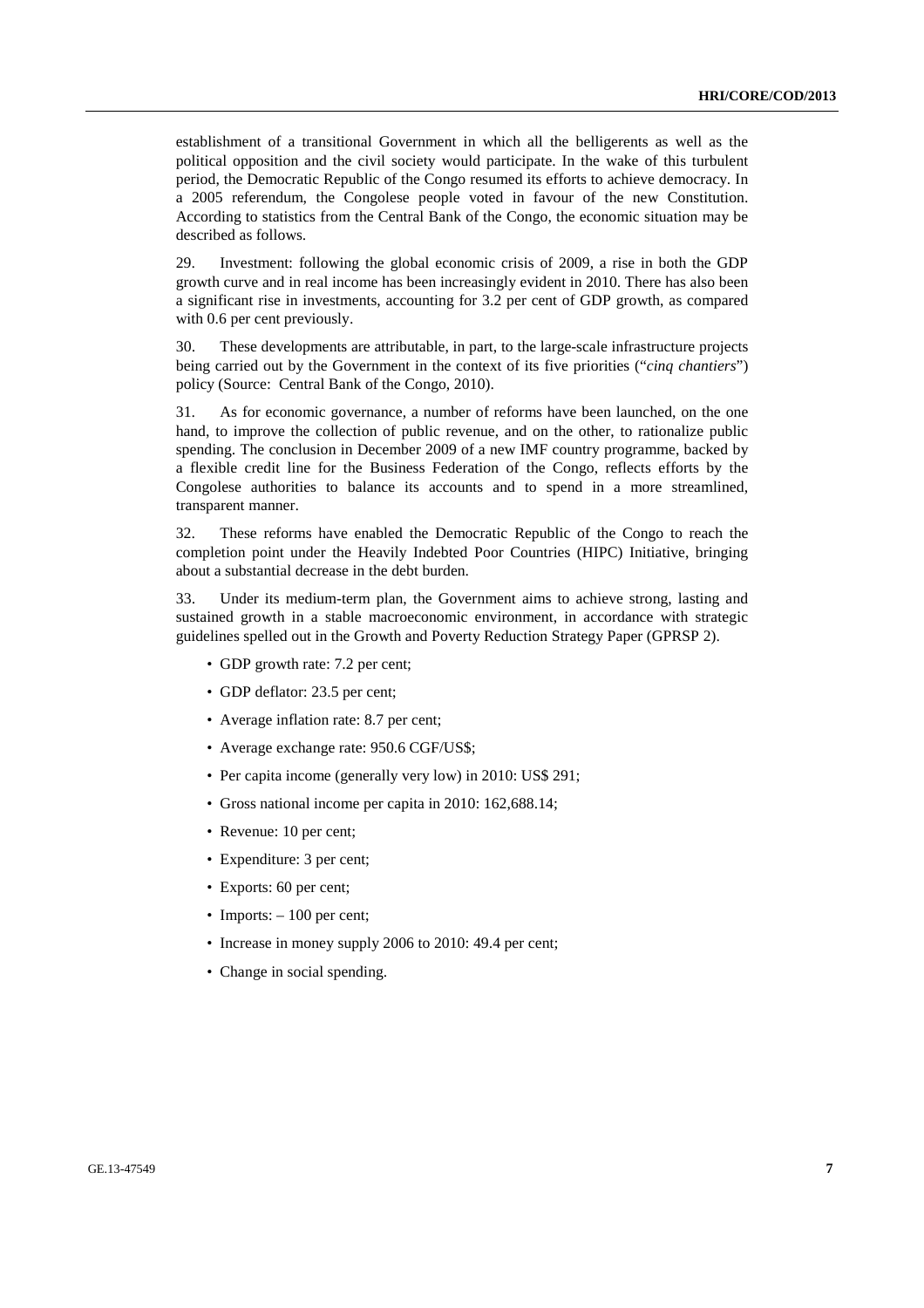#### Table 2

**Change in social spending** 

|                       | 2008 | 2009 | 2010 |
|-----------------------|------|------|------|
| Health                |      |      |      |
| Provision of services | 5.6  | 5.6  | 5.8  |
| Investments           | 5.1  | 11.4 | 10.6 |
| Education             |      |      |      |
| Provision of services | 26.5 | 24.5 | 21.1 |
| Investments           | 6.5  | 4.2  | 1.3  |

Table 3

### **Government financial operations**

|                                        | 2010       | 2011        |
|----------------------------------------|------------|-------------|
| (in billions of CGF)                   |            |             |
| Revenue and grants                     | 3 9 29.3   | 4 2 7 4 .9  |
| Tax and non-tax revenue                | 2 2 5 3 .3 | 3 006.4     |
| Tax revenue                            | 1 5 3 1 .9 | 1997.5      |
| Non-tax revenue                        | 721.4      | 1 008.8     |
| Grants                                 | 1 676.0    | 1 268.6     |
| <b>Total expenditure</b>               | 3 647.3    | 5 308.6     |
| Current expenditure                    | 1 724.2    | 2491.1      |
| Wages                                  | 696.7      | 982.9       |
| Goods and services                     | 461.9      | 682.9       |
| Subsidies and transfers                | 302.2      | 451.6       |
| Debt interest payments due             | 263.5      | 373.7       |
| Capital expenditure                    | 1 677.6    | 2406.3      |
| Domestic financing                     | 307.0      | 580.6       |
| <b>External financing</b>              | 1 370.6    | 1825.8      |
| Exceptional expenditure                | 245.5      | 322.4       |
| Domestic financing                     | 203.7      | 148.7       |
| <b>External financing</b>              | 41.7       | 173.7       |
| Reserves for emergencies and disasters |            | 88.7        |
| Balance and financing                  |            |             |
| Overall balance (payment order basis)  | 282.0      | 1 0 3 3 . 6 |
| Overall balance (cash basis)           | 138.7      | 1 0 9 9.1   |
| <b>Total financing</b>                 | 138.7      | 1 099.1     |
| <b>External financing</b>              | 425.0      | 987.8       |
| Domestic financing                     | 1 049.9    | 120.6       |
| (as a percentage of GDP)               |            |             |
| Revenues and grants                    | 32.2%      | 29.0%       |
| Tax and non-tax revenue                | 18.5%      | 20.4%       |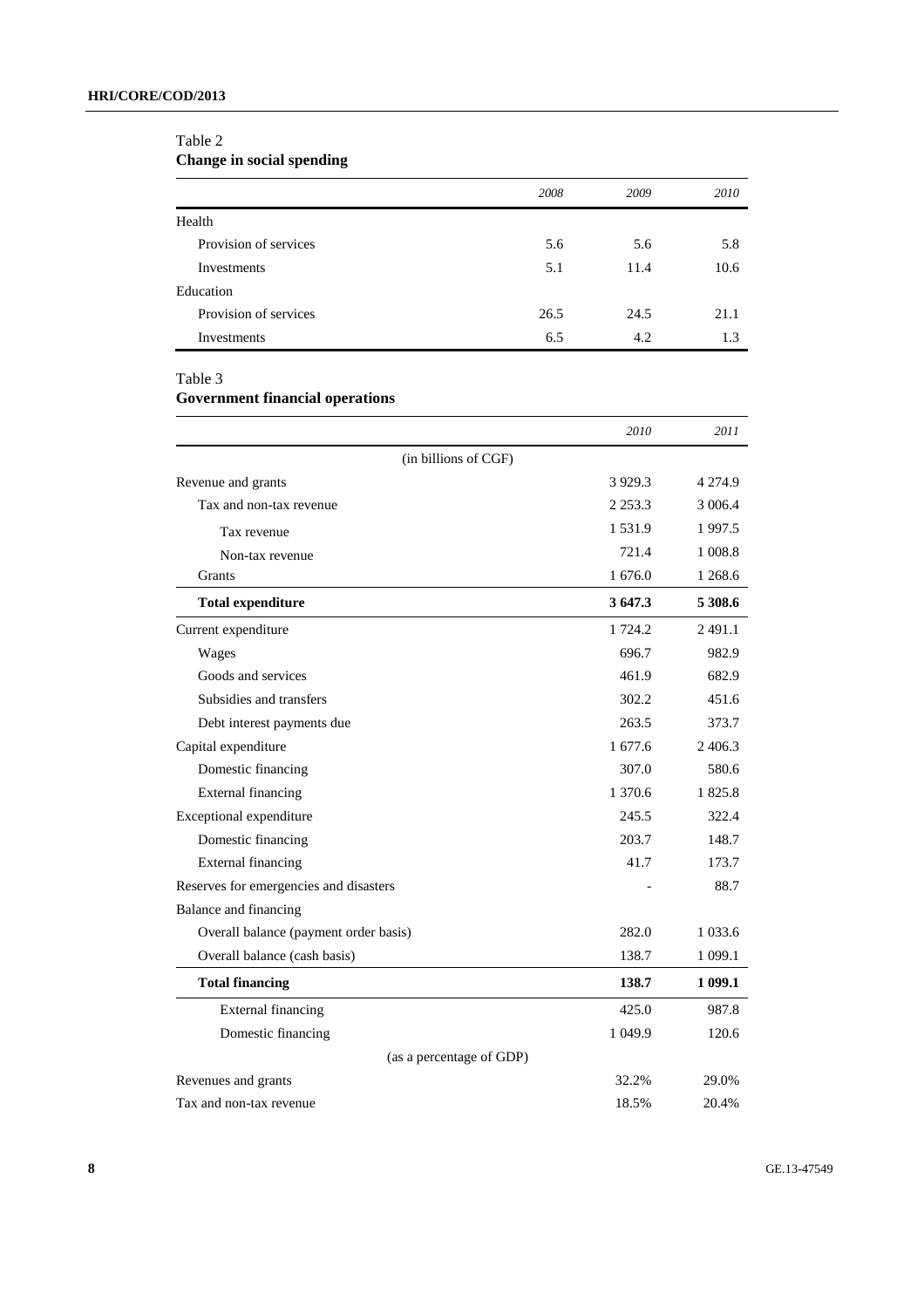|                                        | 2010    | 2011    |
|----------------------------------------|---------|---------|
| Tax revenue                            | 12.5%   | 13.5%   |
| Non-tax revenue                        | 5.9%    | 6.8%    |
| Grants                                 | 13.7%   | 8.6%    |
| <b>Total expenditure</b>               | 29.9    | 36.0%   |
| Current expenditure                    | 14.1    | 16.9%   |
| Wages                                  | 5.7     | 6.7%    |
| Goods and services                     | 3.8     | 4.6%    |
| Subsidies and transfers                | 2.5     | 3.1%    |
| Debt interest payments due             | 2.2.    | 2.5%    |
| Capital expenditure                    | 13.7    | 16.3%   |
| Domestic financing                     | 2.5     | 3.9%    |
| External financing                     | 11.2    | 12.4%   |
| Exceptional expenditure                | 2.0     | 2.2%    |
| Domestic financing                     | 1.7%    | 1.0     |
| External financing                     | 0.3     | 1.2%    |
| Reserves for emergencies and disasters | 0.0     | 0.6     |
| Balance and financing                  |         |         |
| Overall balance (payment order basis)  | 2.3%    | $-7.0%$ |
| Overall balance (cash basis)           | 0.3%    | $-1.8%$ |
| <b>Total financing</b>                 | $-1.1%$ | $7.5\%$ |
| <b>External financing</b>              | 3.5%    | 6.6%    |

*Source:* Growth and Poverty Reduction Strategy Paper (GPRSP 2).

### Table 4 **Monetary survey**

|                                    | 2010      | 2011     |
|------------------------------------|-----------|----------|
| (annual growth, percentage)        |           |          |
| Net external assets                | 2 116.5%  | 20.6%    |
| Net domestic assets                | $-30.5%$  | 23.8%    |
| Credits to the Government          | $-328.7%$ | $-11.8%$ |
| Credits to the economy             | 19.0%     | 29.4%    |
| Credits to public enterprises      | 12.0%     | 10.7%    |
| Money supply (M2)                  | 30.7%     | 22.5%    |
| Money in circulation (M1)          | 46.9%     | 25.9%    |
| Quasi-money                        | 23.1%     | 20.6%    |
| Time deposits in national currency | 142.6%    | 27.1%    |
| Foreign currency deposits          | 22.7%     | 25.0%    |
| Provisions for imports             | 8.0%      | 20.2%    |
| (as a percentage of GDP)           |           |          |
| Net external assets                | 7.6%      | 7.6%     |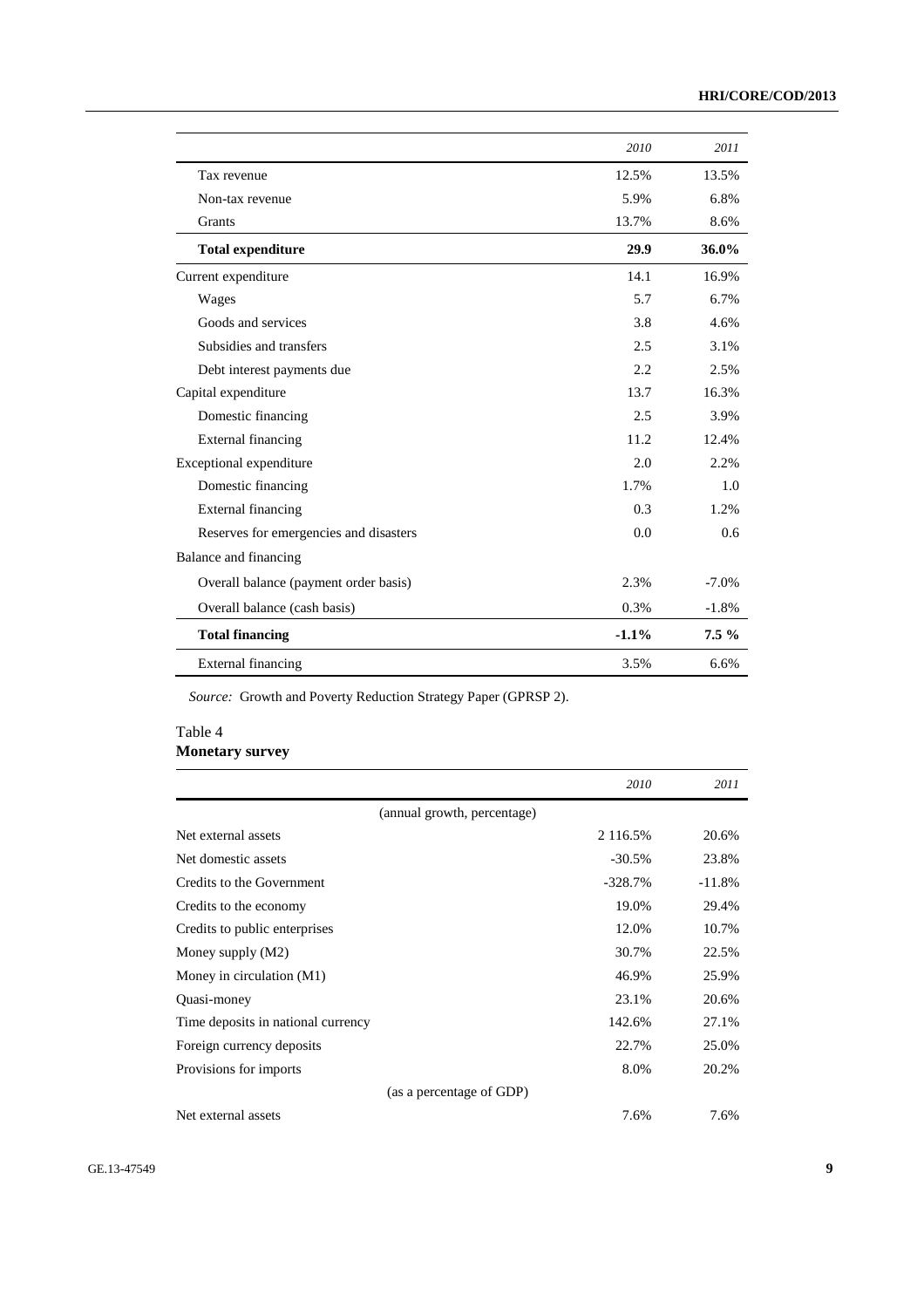|                                    | 2010    | 2011    |
|------------------------------------|---------|---------|
| Net domestic assets                | 9.2%    | 9.5%    |
| Credits to the State               | $-3.3%$ | $-2.4%$ |
| Credits to the economy             | 6.6%    | 7.0%    |
| Credits to public enterprises      | 0.3%    | 0.2%    |
| Money supply (M2)                  | 16.5%   | 16.7%   |
| Money in circulation (M1)          | 5.9%    | 6.2%    |
| Quasi-money                        | 10.6%   | 10.5%   |
| Time deposits in national currency | 0.1%    | 0.1%    |
| Foreign currency deposits          | 10.5%   | 10.5%   |
| Provisions for imports             | 0.4%    | 0.4%    |
| Key ratios                         |         |         |
| Velocity of money (GDP/M2)         | 6.22    | 6.13    |
| M2/GDP                             | 0.16    | 0.16    |
| M1/GDP                             | 0.36    | 0.37    |
| As a ratio of money supply (M2)    |         |         |
| Currency in circulation            | 0.25    | 0.26    |
| Sight deposits                     | 0.11    | 0.11    |
| Time deposits (CGF)                | 0.00    | 0.00    |
| Foreign currency deposits (USD)    | 0.64    | 62.7%   |

*Source:* Growth and Poverty Reduction Strategy Paper (GPRSP 2).

#### Table 5

# **Balance of payments**

|                               | 2010                        | 2011        |
|-------------------------------|-----------------------------|-------------|
|                               | (in millions of US dollars) |             |
| Current account               | $-897.75$                   | $-418.93$   |
| Trade balance                 | 520.38                      | 1910.41     |
| Exports of goods, FOB         | 8 3 4 9 . 8 8               | 10 931.00   |
| Products of mining            | 8 1 5 3 . 9 7               | 10 680.88   |
| Other products                | 195.90                      | 250.12      |
| Imports of goods, FOB         | $-7829.49$                  | $-9020259$  |
| Consumer goods                | $-1867.14$                  | $-2$ 151.19 |
| Capital goods                 | $-4849.37$                  | $-5587.10$  |
| Intermediary goods            | $-1$ 112.98                 | $-1282.30$  |
| Balance of services           | $-1644.59$                  | $-1796.12$  |
| Balance of revenue            | $-881.14$                   | $-1491.31$  |
| Balance of current transfers  | 1 107.60                    | 958.09      |
| Capital and financial account | 1 644.50                    | 509.33      |
| Overall balance               | 746.74                      | 90.40       |
| Financing                     | $-5299.81$                  | $-102.78$   |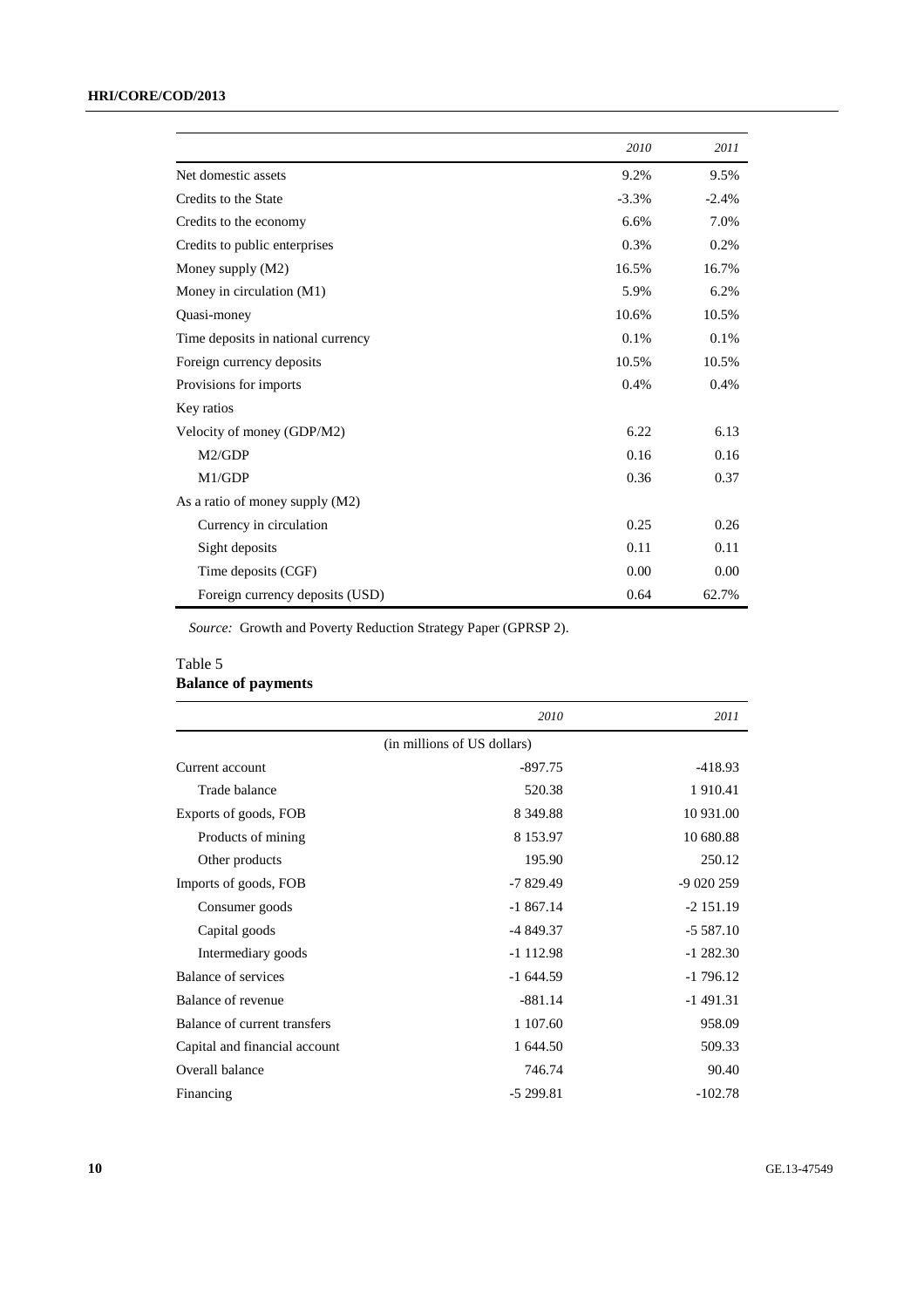|                                                 | 2010              | 2011     |
|-------------------------------------------------|-------------------|----------|
|                                                 | (as a percentage) |          |
| Current account                                 | $-6.7\%$          | $-2.7%$  |
| Trade balance                                   | 3.9%              | 12.5%    |
| Exports of goods, FOB                           | 62.5%             | 71.3%    |
| Products of mining                              | 61.0%             | 69.6%    |
| Other products                                  | 1.5%              | 1.6%     |
| Imports of goods, FOB                           | $-58.6%$          | $-58.8%$ |
| Consumer goods                                  | $-14.0%$          | $-14.0%$ |
| Capital goods                                   | $-36.3%$          | $-36.4%$ |
| Intermediary goods                              | $-8.3%$           | $-8.4%$  |
| Balance of services                             | $-12.3%$          | $-11.7%$ |
| Balance of revenues                             | $-17.0%$          | $-17.1%$ |
| Balance of current transfers                    | 0.0%              | $-0.0\%$ |
| Capital and financial account                   | 0.5%              | $-0.2%$  |
| Overall balance                                 | $-0.2%$           | $-0.1%$  |
| Financing                                       | $0.0\%$           | $-0.0\%$ |
| Financing need before<br>exceptional assistance | 6.6%              | $-5.1%$  |

*Source:* Growth and Poverty Reduction Strategy Paper (GPRSP 2).

#### Table 6 **Main indicators**

|                                                      | 2010       | 2011      |
|------------------------------------------------------|------------|-----------|
| GDP (nominal value, billions of CGF)                 | 6 3 5 3 .0 | 7 5 6 8.7 |
| GDP per capita (in USD)                              | 193.1      | 215.2     |
| GDP per capita (in CGF)                              | 176 444.6  | 206 957.6 |
| (annual growth rate, unless otherwise indicated)     |            |           |
| Production and prices                                |            |           |
| <b>Real GDP</b>                                      | 7.2%       | 6.5%      |
| of which agriculture                                 | 3.0%       | 3.5%      |
| of which mining                                      | 24.9%      | 10.1%     |
| Consumer price index, annual average                 | 23.5       | 12.0      |
| Consumer price index at year end                     | 9.8        | 13.0      |
| GDP deflator                                         | 22.5%      | 13.4%     |
| (as a percentage of GDP, unless otherwise indicated) |            |           |
| Consumption                                          | 80.6%      | 69.4%     |
| Public                                               | 11.8%      | 13.8%     |
| Private                                              | 68.8%      | 55.5%     |
| Capital investment                                   | 27.0%      | 32.8%     |
| Public                                               | 14.1%      | 16.8%     |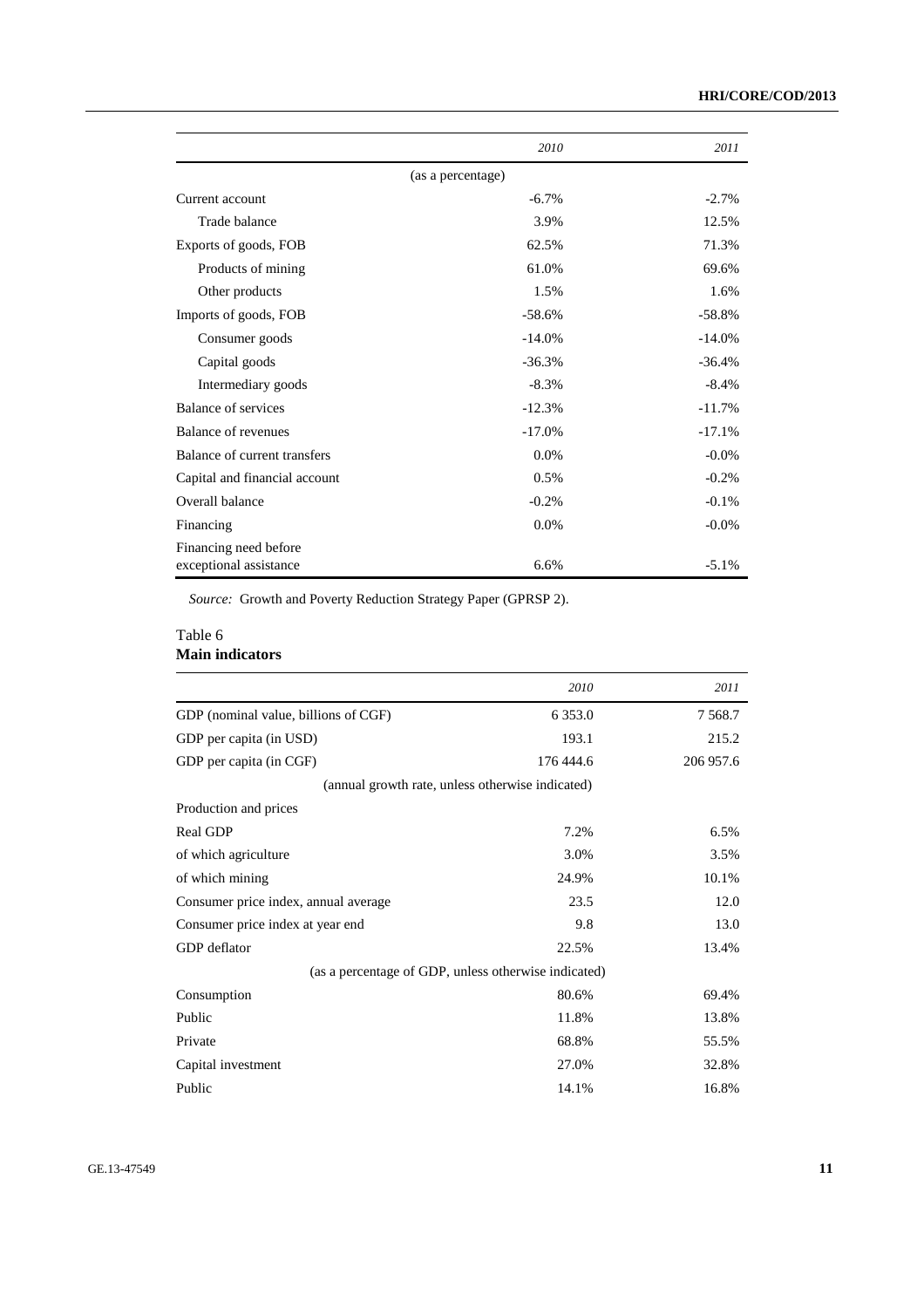|                                                  | 2010      | 2011     |
|--------------------------------------------------|-----------|----------|
| Private                                          | 12.9%     | 16.0%    |
| Savings                                          | 19.4%     | 30.6     |
| Government                                       |           |          |
| <b>Total revenue</b>                             | 32.2%     | 29.0%    |
| Revenue excluding grants                         | 18.5%     | 20.4%    |
| Grants                                           | 13.7%     | 8.6%     |
| <b>Total expenditure</b>                         | 29.9%     | 36.0%    |
| Current expenditure                              | 14.1%     | 16.9%    |
| Capital expenditure                              | 13.7%     | 16.3%    |
| Domestic fiscal balance (cash basis)             | 0.3%      | $-1.0%$  |
| Consolidated fiscal balance (cash basis)         | 1.1%      | $-7.5%$  |
| External sector                                  |           |          |
| Exports of goods and services                    | 69.7%     | 74.8%    |
| of which mining                                  | 57.2%     | 61.0%    |
| Imports of goods and services                    | 77.3%     | 76.9%    |
| Trade balance                                    | $-3.9%$   | 13.3%    |
| Current balance                                  | $-15.8%$  | $-2.9%$  |
| (Annual variation)                               |           |          |
| Money and credit                                 |           |          |
| Money supply (M2)                                | 30.7%     | 22.5%    |
| Net external assets                              | 2 116.5%  | 20.6%    |
| Net domestic assets                              | $-30.5%$  | 23.8%    |
| Credits to the economy                           | 19.0%     | 29.4%    |
| Net claims on Government                         | $-328.7%$ | $-11.8%$ |
| Millennium Development Goals (MDG indicators)    |           |          |
| Goal 1: Eradicate extreme poverty                |           |          |
| Poverty incidence                                | 69.6%     | 69.6%    |
| Goal 2: Achieve universal primary education      |           |          |
| Literacy rate (% of adults over 15 years of age) | 83.2%     | 89.7%    |
| Net enrolment rate in primary education          | 75.0%     | 82.8%    |
| Goals 4 and 5: Reproductive health               |           |          |
| Life expectancy at birth                         | 48.0      | 49.3     |
| Maternal mortality ratio (per 100,000 births)    | 413.2     | 355.4    |
| Infant and under-5 mortality rate                | 111.1     | 95.4     |
| Exchange rate                                    |           |          |
| Annual average                                   | 913.90    | 961.64   |
| End of year                                      | 925.20    | 973.53   |

*Source:* Standing Committee on the Macroeconomic Framework.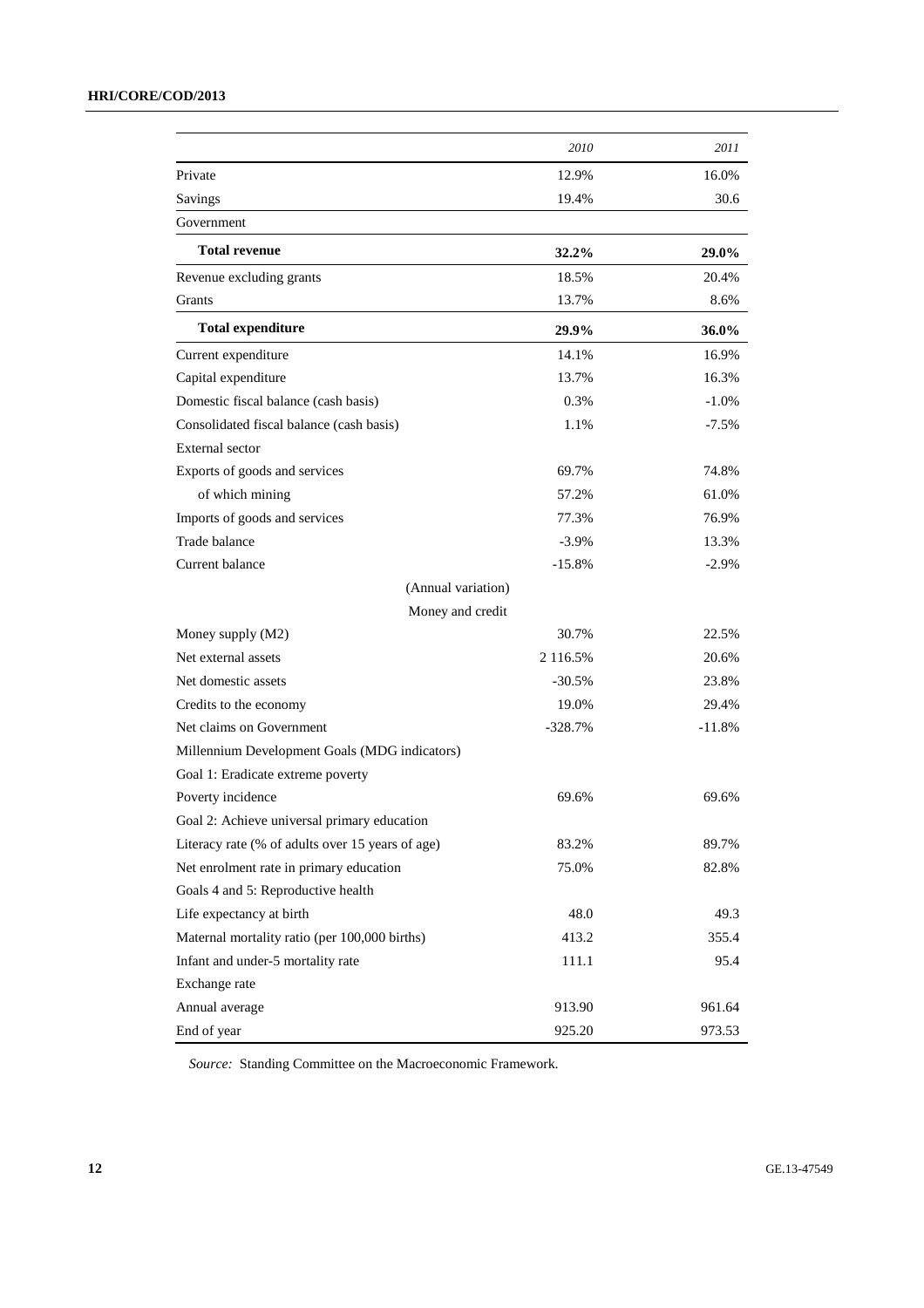#### Table 7 **GDP and its uses**

|                                            | 2010          | 2011 |
|--------------------------------------------|---------------|------|
| GDP per capita                             |               |      |
| Nominal GDP (in billions CGF)              |               |      |
| Nominal GDP (in millions US\$)             |               |      |
| Population (in millions of<br>inhabitants) |               |      |
| GDP per capita (CGF per<br>inhabitant)     |               |      |
| GDP per capita (US\$ per<br>inhabitant)    |               |      |
| Real GDP (annual growth)                   |               |      |
| Prices                                     |               |      |
| GDP deflator (annual growth)               |               |      |
| Consumer price (annual growth)             |               |      |
| Exchange rate (CGF/USD)                    |               |      |
|                                            | Annual growth |      |
| <b>GDP</b> sources                         |               |      |
| Real GDP (market price)                    |               |      |
| Primary sector                             |               |      |
| Agriculture                                |               |      |
| Forestry                                   |               |      |
| Mines                                      |               |      |
| Secondary sector                           |               |      |
| Tertiary sector                            |               |      |
| Commercial services                        |               |      |
| Non-commercial services                    |               |      |
| GDP uses                                   |               |      |
| Consumption                                |               |      |
| Public                                     |               |      |
| Private                                    |               |      |
| Exports of goods and services              |               |      |
| Mining                                     |               |      |
| Other goods                                |               |      |
| Services                                   |               |      |
| Imports of goods and services              |               |      |
| Consumer goods                             |               |      |
| Capital goods                              |               |      |
| Intermediary goods                         |               |      |
| Services                                   |               |      |

*Source:* Growth and Poverty Reduction Strategy Paper (GPRSP 2).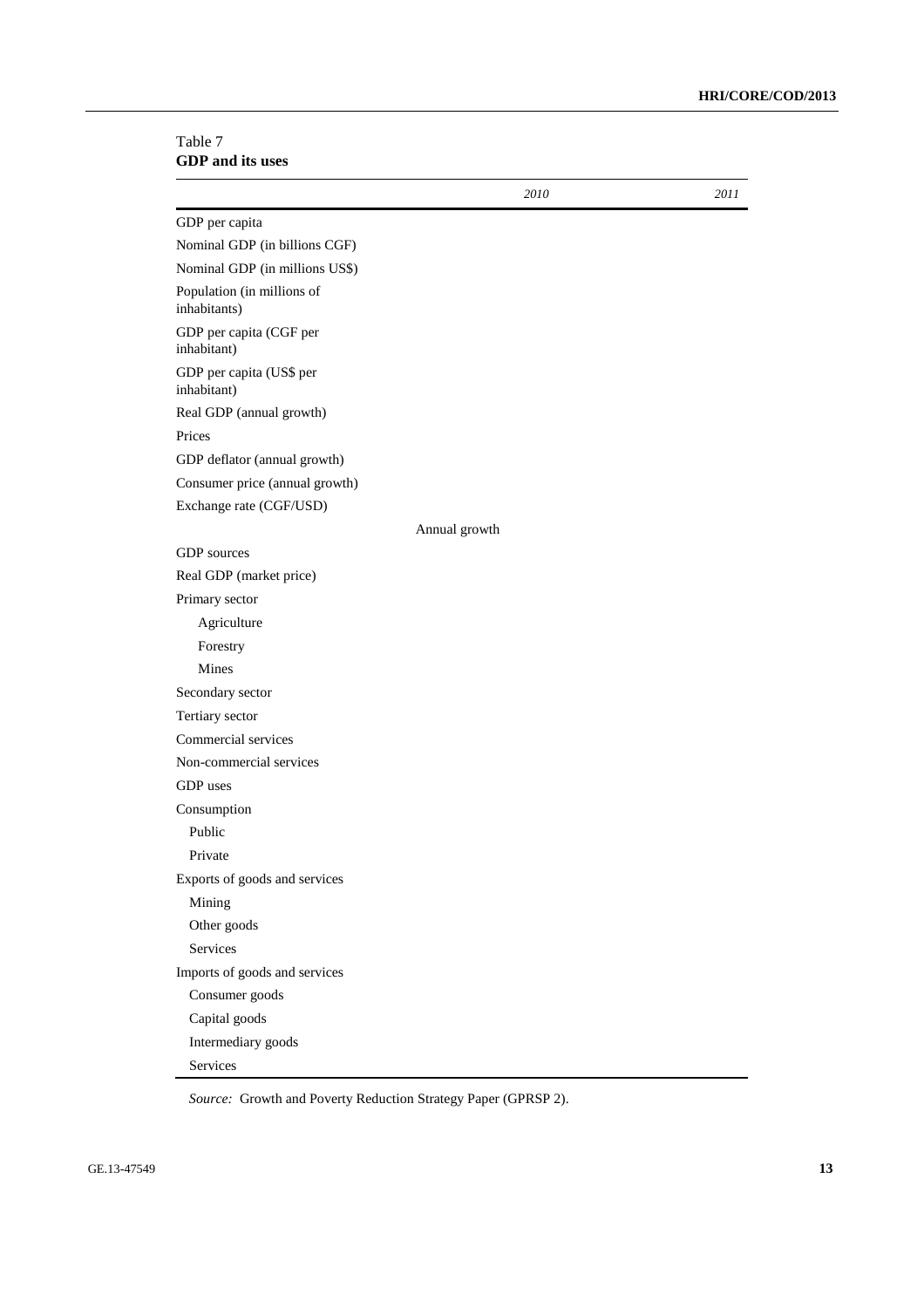| Selected indicators as percentages of GDP: System of National Accounts (SNA) |               |      |      |
|------------------------------------------------------------------------------|---------------|------|------|
|                                                                              | 2009          | 2010 | 2011 |
| <b>GDP</b>                                                                   |               |      |      |
| Growth rate                                                                  |               |      |      |
|                                                                              | As a % of GDP |      |      |
| <b>Total revenue</b>                                                         |               |      |      |
| <b>Total expenditure</b>                                                     |               |      |      |
| Public investment                                                            |               |      |      |
| Fiscal balance, cash basis                                                   |               |      |      |
| <b>Exports</b>                                                               |               |      |      |
| Imports                                                                      |               |      |      |
| Current balance                                                              |               |      |      |

Table 8

*Source:* Growth and Poverty Reduction Strategy Paper (GPRSP 2).

34. As for external debt, when the country reached the Heavily Indebted Poor Countries (HIPC) completion point in 2010, it was granted a cancellation of 90 per cent of its external debt, or approximately 10 billion US dollars.

35. This significant debt reduction has restored the country's borrowing capacity, and has been a contributing factor in the country's economic growth.

36. On 30 September 2010, the outstanding external debt stood at 3 billion US dollars, meaning that 90 per cent of the debt of 13 billion US dollars accumulated since the end of the Second Republic had been forgiven.

### **III. Political situation**

37. Following independence on 30 June 1960, the Democratic Republic of the Congo underwent a period of political instability, marked by secessions and rebellions over much of its territory. This unrest prompted the National Congolese Army (ANC) to take power on 24 November 1965, under the leadership of Lieutenant General Mobutu.

38. Mr. Mobutu instituted a single-party regime, which remained in place until 24 April 1990, the projected date for the restoration of a multiparty system. In 1992, the leading members of Congolese society joined together in the Sovereign National Conference to debate the future of the nation and to establish democratic institutions that would guarantee to citizens the enjoyment of fundamental rights and national development. The democratization process however, turned out to be unexpectedly lengthy, and on 17 May 1997 the Alliance des forces démocratiques pour la libération du Congo (AFDL) took power and dissolved the institutions that had arisen from the Sovereign National Conference.

39. A new, two-year transitional phase was announced pending the holding of elections. However, the war of 2 August 1998 disrupted the political agenda, and diverted all attention away from it. This situation lasted until the conclusion of the Sun City Global and All-Inclusive Agreement, and the promulgation of the new transitional Constitution on 4 April 2003, which provided for the establishment of political institutions and democracysustaining institutions.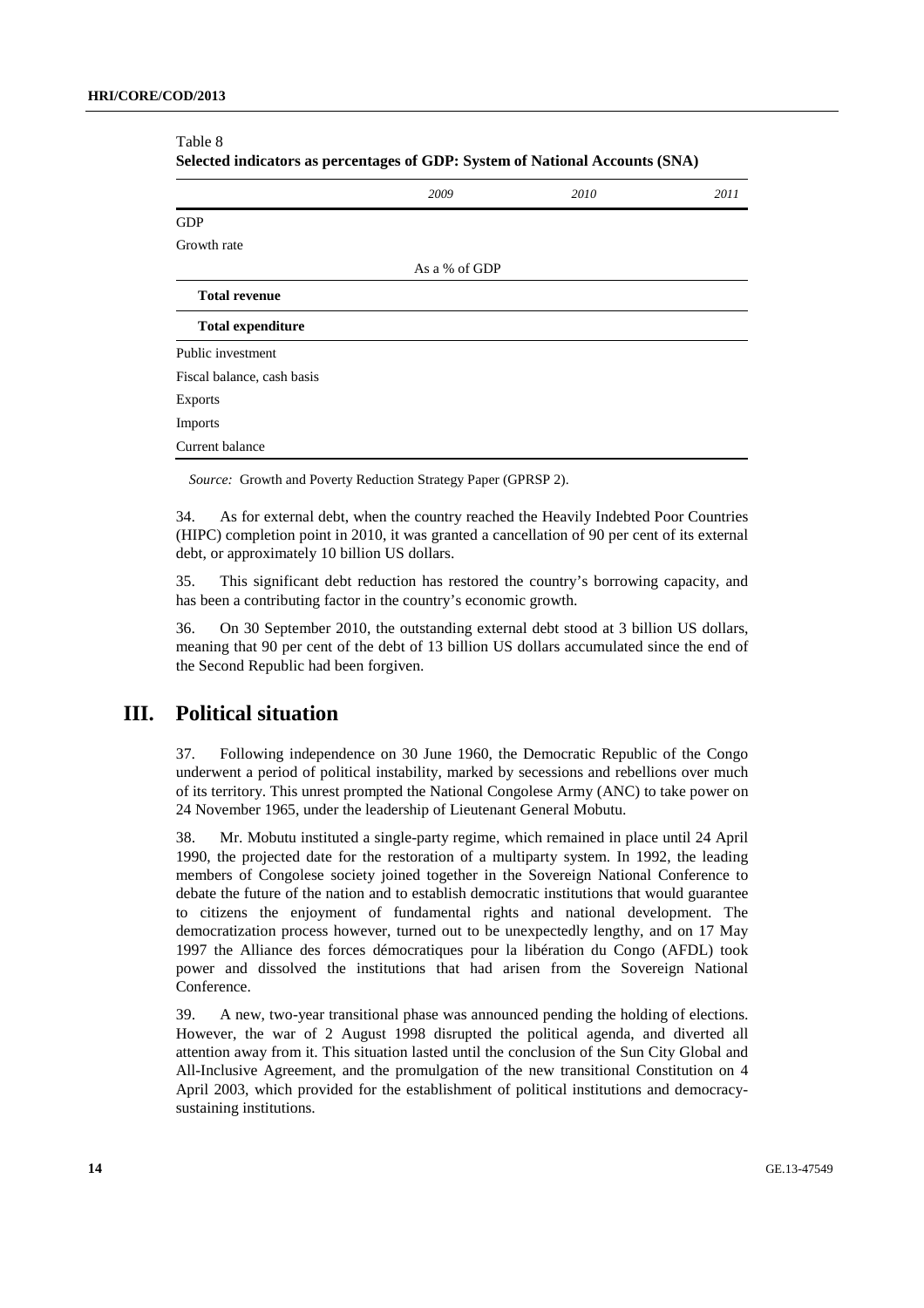- 40. The political institutions were:
	- A President of the Republic, whose executive authority was shared with four Vice-Presidents;
	- A transitional Government comprising the belligerents, the political opposition and civil society;
	- A bicameral Parliament: the National Assembly and the Senate; and
	- The courts.

The democracy-sustaining institutions had the mandate of guaranteeing neutrality and impartiality in the exercise of free, democratic and transparent elections, ensuring the neutrality of the media, consolidating national unity on the basis of genuine reconciliation between the Congolese peoples, promoting and protecting human rights, and fostering the practice of moral and civic values. These institutions were:

- The Independent Electoral Commission;
- The National Human Rights Monitoring Centre;
- The Media Authority;
- The Truth and Reconciliation Commission; and
- The Ethics and Anti-Corruption Commission.

41. Article 196 of the transitional Constitution called for a 24-month transitional phase, with a 6-month extension renewable once only for the purpose of holding elections. The new Constitution, adopted by referendum in December 2005 and promulgated on 18 February 2006, establishes rules for the transitional phase. However, the institutions set up under the transitional Constitution continued to operate until the corresponding institutions provided for under the Constitution of 18 February 2006 were able to function effectively. They carried out their mandate in conformity with the provisions of the transitional Constitution and guided the country toward the presidential and legislative general elections, which were held in July and November 2006, and then in January and February 2007. To date, local elections have not been held.

42. With regard to the second legislature, article 71 of the Constitution of 2006 was amended, pursuant to article 1 of Act No. 11/002 of 20 January 2011 amending several articles of the Constitution, to provide that the President of the Republic shall be elected by a simple majority of the votes cast.

43. The Constitution of 18 February 2006 called for a highly decentralized Government with central, provincial and democracy-sustaining political institutions.

44. Presidential and legislative elections were held in November 2011; local and provincial elections will be held at a later date. Under the terms of the Constitution of 18 February 2006.

- (a) The national institutions are:
	- The President of the Republic;
	- The bicameral Parliament: National Assembly and Senate;
	- The Government, directed by a Prime Minister, the Head of Government accountable to Parliament;
	- The civil and military courts;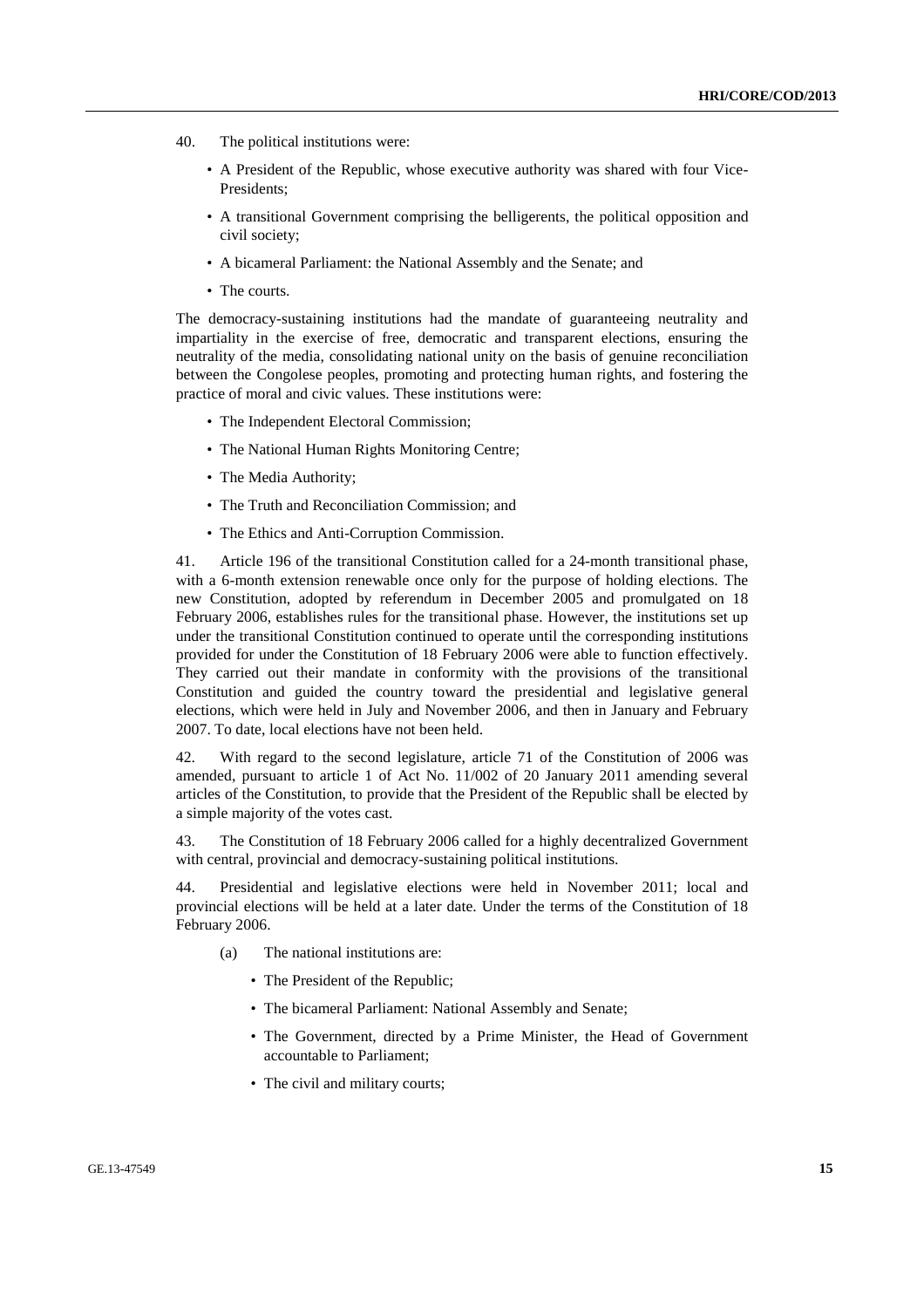- (b) The provincial political institutions are:
	- The provincial Assembly:
	- The provincial Government:

(c) The democracy-sustaining institutions are: the National Independent Electoral Commission, established under Act No. 10/013 of 28 July 2010, and the Audiovisual and Communications Council, established under Act No. 10/001 of 10 January 2010. These institutions are mandated to ensure the regular holding of elections and referendums, and to protect freedom of the press and of other forms of mass media.

### **IV. General legal framework for the protection of human rights**

45. The protection of human rights and fundamental freedoms is guaranteed in the Constitution of 2006, as well as in the national laws and duly ratified international conventions; and it is also guaranteed by the institutions of the Republic founded for this purpose.

46. The preamble to the Constitution solemnly affirms the commitment of the Democratic Republic of the Congo to the principles of democracy and human rights as defined in the Universal Declaration of Human Rights of 10 December 1948, to the African Charter on Human and People's Rights, adopted on 18 June 1981, and to all international and regional legal instruments adopted within the scope of the United Nations and the African Union and duly ratified by the Democratic Republic of the Congo. The Constitution also guarantees fundamental freedoms to all Congolese citizens, and defends, first and foremost, the rights of women and children, while at the same time upholding the principle of parity between men and women.

47. Title II of the Constitution guarantees that the fundamental freedoms and rights of every human being are inviolable, and renders null and void any law that does not adhere to its precepts.

48. Title II of the Constitution also sets forth provisions ensuring the protection of civil liberties and the fundamental rights and obligations of citizens. Attention should be drawn to rights related to the protection of life and limb; and the equal status of all persons before the law; the guarantees of justice and civil liberties; the right to work and to just and satisfactory remuneration; protection against unemployment; the right to property and to the inviolability of the home; the right to marry; the right to education and culture; the freedom to engage in intellectual and artistic pursuits and to conduct scientific and technological research; the right of citizens to live in peace and security and in a healthy environment conducive to their self-fulfilment; the right to enjoy the riches of the nation and of the shared heritage of humanity; and the protection of children, women and older persons.

49. The Constitution recognizes that all persons have the right to the free development of their personalities, without detriment to the rights of others, or to public order and public morality. Article 16 stipulates that no one may be held in slavery or servitude, or in a similar condition, or subject to forced or compulsory labour, except as provided by law.

50. The Constitution also contains provisions limiting the exercise of certain rights and freedoms, taking into consideration national security, public order, territorial integrity, respect for public morality, the prevention of social unrest and criminality, and the protection of the rights of persons and their property.

51. Article 32 of the Constitution recognizes the right of all foreigners legally present in the national territory to enjoy the same rights and freedoms as Congolese nationals with the exception of political rights, provided that the principle of reciprocity is upheld. They also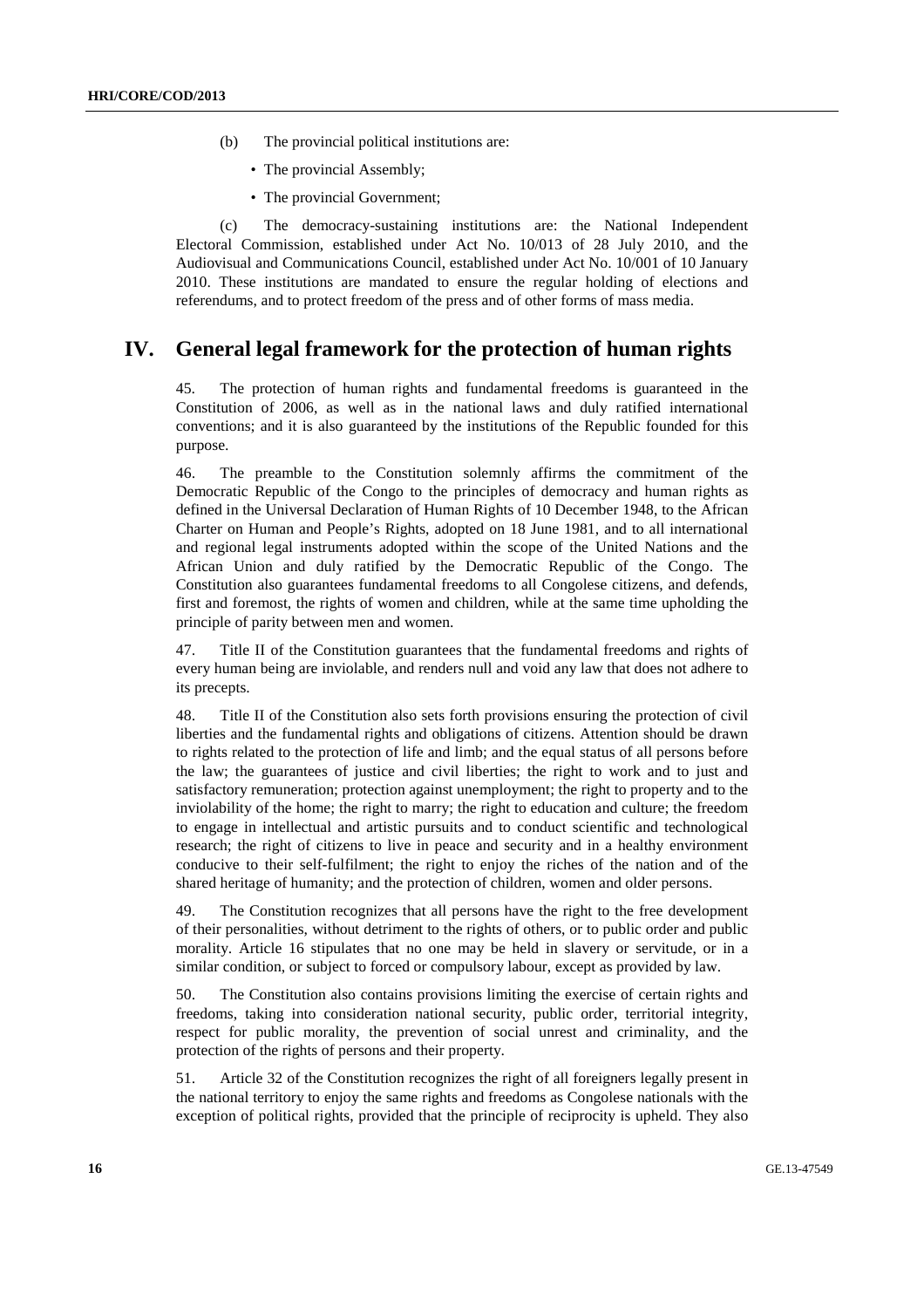enjoy protection accorded to persons and their property under the conditions set forth in treaties and laws. It also obliges them to abide by the laws and regulations of the Republic.

52. Attention should be drawn to laws governing the administration of justice, inter alia, the Code of Judicial Organization and Jurisdiction, the Civil Procedure Code, the Criminal Procedure Code, the Criminal Code, the Family Code and the Labour Code; and to those laws on social and political governance, inter alia, the Media Act, the Framework Law on Education, the non-profit Organizations Act and the Political Parties Act.

53. In its concern for the protection of human rights, the Democratic Republic of the Congo has become a party to a number of international human rights instruments and their protocols:

- The Universal Declaration of Human Rights;
- The International Covenant on Economic, Social and Cultural Rights (accession 1 November 1976);
- The International Covenant on Civil and Political Rights and the Optional Protocol to the International Covenant on Civil and Political Rights (accession 1 November 1976);
- The International Convention on the Elimination of All Forms of Racial Discrimination (accession 21 April 1976);
- The Convention on the Elimination of All Forms of Discrimination against Women (ratification 17 October 1986);
- The International Convention on the Suppression and Punishment of the Crime of Apartheid;
- The Convention on the Prevention and Punishment of the Crime of Genocide;
- The Convention against Torture and Other Cruel, Inhuman or Degrading Treatment or Punishment (ratification 18 March 1996);
- The Convention for the Suppression of the Traffic in Persons and of the Exploitation of the Prostitution of Others;
- The Convention relating to the Status of Refugees;
- The Protocol relating to the Status of Refugees;
- The Convention on the Political Rights of Women;
- The Convention on the Rights of the Child (ratification 28 September 1990);
- The Optional Protocol to the Convention on the Rights of the Child on the involvement of children in armed conflict (ratification 11 November 2001);
- The Optional Protocol to the Convention on the Rights of the Child on the sale of children, child prostitution, and child pornography (accession 11 November 2001).
- 54. The Democratic Republic of the Congo has also ratified:
	- The Rome Statute of the International Criminal Court (11 April 2002);
	- The four Geneva Conventions of 1949 on international humanitarian law (accession 20 February 1961), and the Additional Protocols I and II of 1977 etc.

55. With respect to the incorporation of international human rights instruments into national legislation, it is worth noting that the Democratic Republic of the Congo is a monist State, and as such recognizes the primacy of international law over domestic law. Article 215 of the Constitution provides that, "regularly concluded treaties and agreements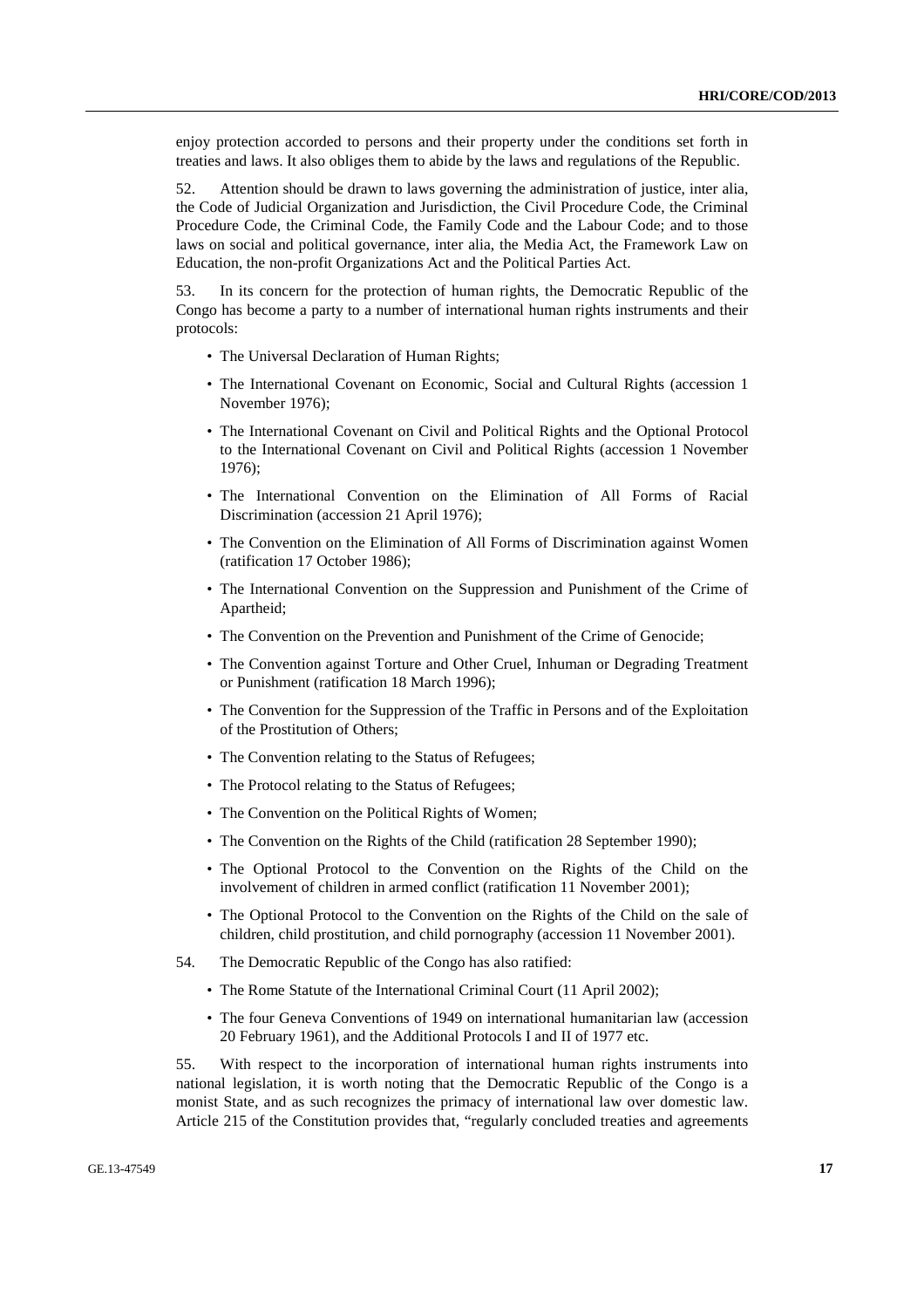shall have, upon publication, higher authority than that of laws, provided that each treaty or agreement is applied by the other party". Article 216 of the Constitution stipulates that "If, in consultation with the President of the Republic, with the Prime Minister, the President of the National Assembly or the President of the Senate, or with a tenth of the members of the National Assembly, or a tenth of the members of the Senate, the Constitutional Court declares that an international treaty or agreement contains a clause that contravenes the Constitution, it may not be ratified or adopted without a constitutional amendment."

56. Again with reference to article 216, any persons who have been victims of a violation of their rights and freedoms may evoke, pursuant to article 150, paragraph 1 of the Constitution, which stipulates that the judiciary is the guarantor of the civil liberties and fundamental rights of citizens, the applicable provisions of international conventions before the courts; they may also file an administrative appeal with the same or a higher authority.

57. In accordance with the general rules on civil liability set forth in articles 258 to 260 of book III of the Civil Code, the victim has the right to compensation and, where appropriate, to rehabilitation under provisions related to his or her professional status.

58. The Ministry of Justice and Human Rights, began as the Department of Citizens' Rights and Freedoms, as established under Ordinance No. 268/86 of 31 October 1986, later becoming the Ministry of Human Rights in 1998. Its current terms are provided in Ordinance No. 12/007 of 11 June 2012 on the organizational structure and modus operandi of the Government, which sets out practical strategies for collaboration between the President and the Government, and among members of the Government.

59. Under this Ordinance, the Ministry has the following mandate:

- To promote and protect the fundamental right of Congolese nationals and foreigners residing in the territory of the Democratic Republic of the Congo, to know what those rights are and to uphold them in all circumstances;
- To investigate, by way of their own procedures, any flagrant cases of the violation of human rights, without, however, acting in the place of the courts or serving as a substitute for administrative or judicial mechanisms whose purpose is to restore the rights of citizens whose rights have been impaired;
- To advise the Government on the promotion and protection of human rights. In that role, the Ministry ensures that domestic law and Government practice conform to the international obligations entered into by the Democratic Republic of the Congo;
- To manage all activities related to the promotion and protection of human rights in all parts of national territory, in accordance with domestic and international human rights standards;
- To collaborate with the United Nations, the African Union and other international, regional and national institutions whose mission is the promotion and protection of human rights.

60. In addition to the Ministry of Justice and Human Rights and its specialized bodies, there are non-governmental organizations that participate in upholding and advocating human rights:

- *Voix des sans voix* (Voice of the Voiceless);
- *Ligue des électeurs* (League of Voters);
- *Droits et justice pour toujours* (Rights and Justice Forever);
- *Communauté pour la promotion des droits humains* (Community for the Promotion of Human Rights;